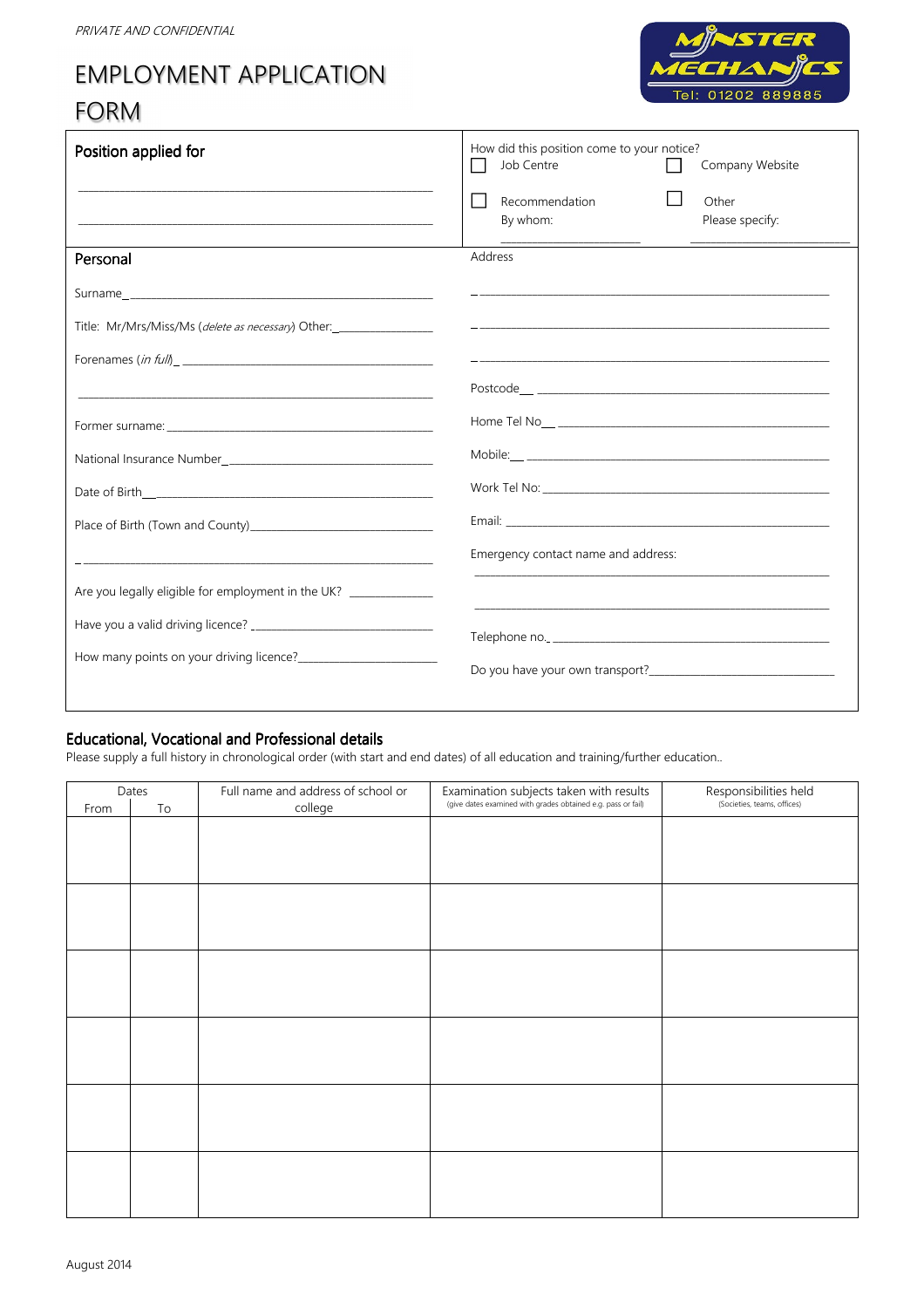#### Employment details

Please supply a full history in chronological order (with start and end dates) of all employment, self-employment and any periods of unemployment since leaving secondary education. Provide explanations where appropriate for any periods not in employment or self-employment. List all employers from present to first in that order. Continue on a separate sheet if required. Please note that previous employers may be approached for references, but we will inform you before doing so.

| Dates |            | Name and address of employer | Brief details of duties with | Wage/  | Reason for leaving |
|-------|------------|------------------------------|------------------------------|--------|--------------------|
| From  | ${\tt To}$ |                              | position held                |        |                    |
|       |            |                              |                              | Salary |                    |
|       |            |                              |                              |        |                    |
|       |            |                              |                              |        |                    |
|       |            |                              |                              |        |                    |
|       |            |                              |                              |        |                    |
|       |            |                              |                              |        |                    |
|       |            |                              |                              |        |                    |
|       |            |                              |                              |        |                    |
|       |            |                              |                              |        |                    |
|       |            |                              |                              |        |                    |
|       |            |                              |                              |        |                    |
|       |            |                              |                              |        |                    |
|       |            |                              |                              |        |                    |
|       |            |                              |                              |        |                    |
|       |            |                              |                              |        |                    |
|       |            |                              |                              |        |                    |
|       |            |                              |                              |        |                    |
|       |            |                              |                              |        |                    |
|       |            |                              |                              |        |                    |
|       |            |                              |                              |        |                    |
|       |            |                              |                              |        |                    |
|       |            |                              |                              |        |                    |
|       |            |                              |                              |        |                    |
|       |            |                              |                              |        |                    |
|       |            |                              |                              |        |                    |
|       |            |                              |                              |        |                    |
|       |            |                              |                              |        |                    |
|       |            |                              |                              |        |                    |
|       |            |                              |                              |        |                    |
|       |            |                              |                              |        |                    |
|       |            |                              |                              |        |                    |
|       |            |                              |                              |        |                    |
|       |            |                              |                              |        |                    |
|       |            |                              |                              |        |                    |
|       |            |                              |                              |        |                    |
|       |            |                              |                              |        |                    |
|       |            |                              |                              |        |                    |
|       |            |                              |                              |        |                    |
|       |            |                              |                              |        |                    |
|       |            |                              |                              |        |                    |
|       |            |                              |                              |        |                    |
|       |            |                              |                              |        |                    |
|       |            |                              |                              |        |                    |
|       |            |                              |                              |        |                    |
|       |            |                              |                              |        |                    |
|       |            |                              |                              |        |                    |
|       |            |                              |                              |        |                    |
|       |            |                              |                              |        |                    |
|       |            |                              |                              |        |                    |
|       |            |                              |                              |        |                    |
|       |            |                              |                              |        |                    |
|       |            |                              |                              |        |                    |
|       |            |                              |                              |        |                    |
|       |            |                              |                              |        |                    |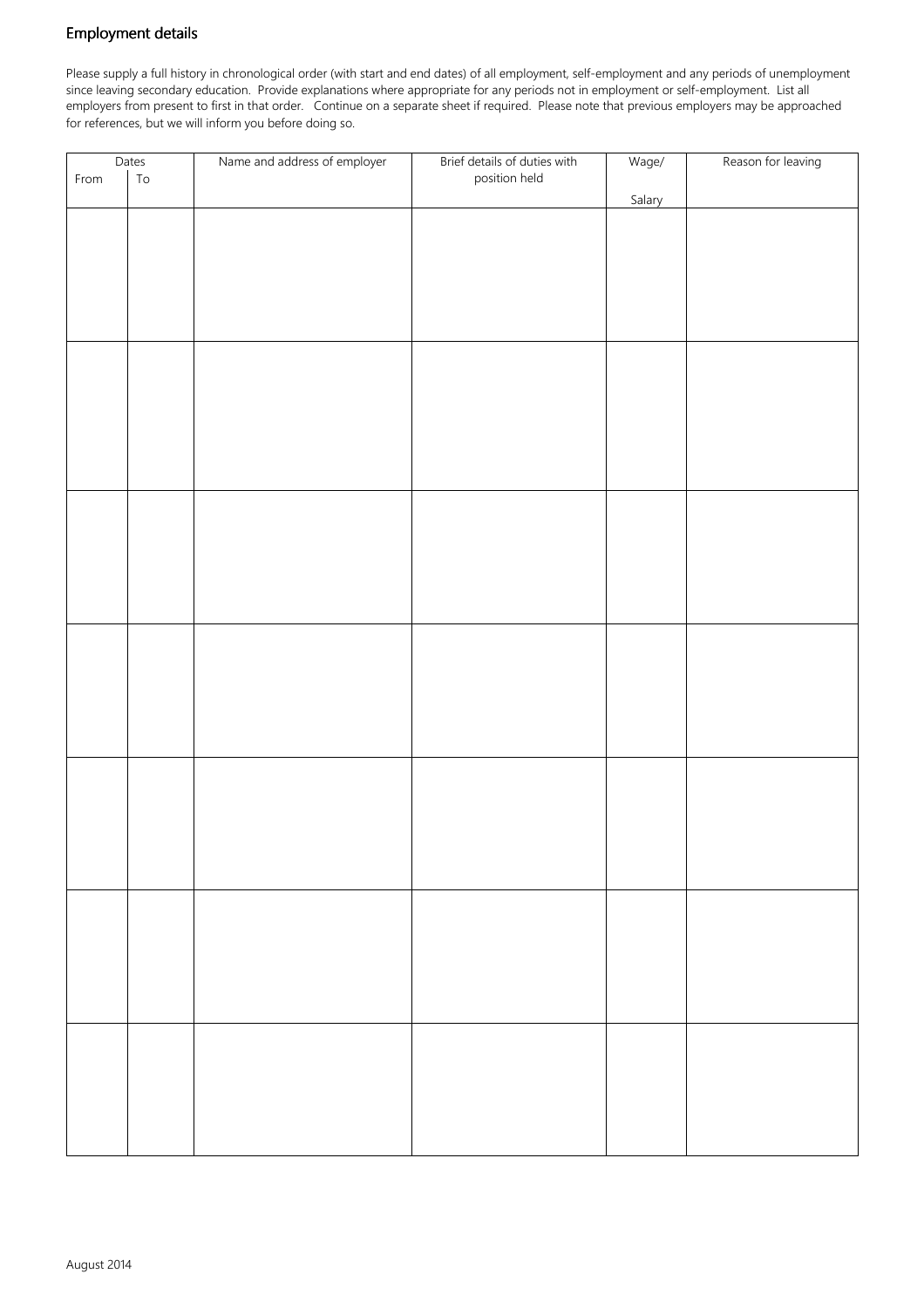#### Personal Information

- Do you have permanent residency in the UK? YES / NO
- If not, are you legally entitled to work in the UK? YES / NO
- Do you have any criminal convictions that may affect your ability to effectively carry out the functions and responsibilities of the position applied for? YES / NO

<u> 1999 - Johann Barn, mars ann an t-Amhainn ann an t-Amhainn an t-Amhainn an t-Amhainn an t-Amhainn an t-Amhain</u>

If yes, please give details:

#### **General Health**

| Have you ever suffered with high<br>or low blood pressure?<br>Have you ever suffered with<br>Asthma, Bronchitis, Emphysema<br>or other lung problems?<br>Do you suffer with Diabetes?<br>Do you suffer with Arthritis,<br>rheumatism, or gout?<br>Have you ever had a back or neck<br>problem?<br>Do you suffer with dermatitis,<br>psoriasis or any other skin<br>complaint?<br>Do you have any allergies?<br>Do you have any other medical<br>conditions or long term illnesses | Question | Yes | <b>No</b> | Details/Comments: |
|-----------------------------------------------------------------------------------------------------------------------------------------------------------------------------------------------------------------------------------------------------------------------------------------------------------------------------------------------------------------------------------------------------------------------------------------------------------------------------------|----------|-----|-----------|-------------------|
|                                                                                                                                                                                                                                                                                                                                                                                                                                                                                   |          |     |           |                   |
|                                                                                                                                                                                                                                                                                                                                                                                                                                                                                   |          |     |           |                   |
|                                                                                                                                                                                                                                                                                                                                                                                                                                                                                   |          |     |           |                   |
|                                                                                                                                                                                                                                                                                                                                                                                                                                                                                   |          |     |           |                   |
|                                                                                                                                                                                                                                                                                                                                                                                                                                                                                   |          |     |           |                   |
|                                                                                                                                                                                                                                                                                                                                                                                                                                                                                   |          |     |           |                   |
|                                                                                                                                                                                                                                                                                                                                                                                                                                                                                   |          |     |           |                   |
|                                                                                                                                                                                                                                                                                                                                                                                                                                                                                   |          |     |           |                   |
|                                                                                                                                                                                                                                                                                                                                                                                                                                                                                   |          |     |           |                   |
|                                                                                                                                                                                                                                                                                                                                                                                                                                                                                   |          |     |           |                   |
|                                                                                                                                                                                                                                                                                                                                                                                                                                                                                   |          |     |           |                   |
|                                                                                                                                                                                                                                                                                                                                                                                                                                                                                   |          |     |           |                   |
|                                                                                                                                                                                                                                                                                                                                                                                                                                                                                   |          |     |           |                   |
|                                                                                                                                                                                                                                                                                                                                                                                                                                                                                   |          |     |           |                   |
|                                                                                                                                                                                                                                                                                                                                                                                                                                                                                   |          |     |           |                   |
|                                                                                                                                                                                                                                                                                                                                                                                                                                                                                   |          |     |           |                   |
|                                                                                                                                                                                                                                                                                                                                                                                                                                                                                   |          |     |           |                   |
|                                                                                                                                                                                                                                                                                                                                                                                                                                                                                   |          |     |           |                   |
|                                                                                                                                                                                                                                                                                                                                                                                                                                                                                   |          |     |           |                   |
|                                                                                                                                                                                                                                                                                                                                                                                                                                                                                   |          |     |           |                   |
|                                                                                                                                                                                                                                                                                                                                                                                                                                                                                   |          |     |           |                   |
|                                                                                                                                                                                                                                                                                                                                                                                                                                                                                   |          |     |           |                   |
| which we should be aware of?                                                                                                                                                                                                                                                                                                                                                                                                                                                      |          |     |           |                   |

#### References

Please provide two referees, who should have known you for at least two years. One referee should be your current or most recent employer and must have been your manager or the person responsible for HR in your previous employment. Your second referee may be a past employer, but not your most recent one, or they may be a professional person who has known you for at least two years and can provide a character reference. Please note, references will not be accepted from relatives/partner and may not be accepted from referees writing solely in the capacity of friends.

| 1. Previous or most recent employer: | 2. Second Referee |
|--------------------------------------|-------------------|
|                                      |                   |
|                                      |                   |
|                                      |                   |
|                                      |                   |
|                                      |                   |
|                                      |                   |
|                                      |                   |
|                                      |                   |
|                                      |                   |
|                                      |                   |

\_\_\_\_\_\_\_\_\_\_\_\_ \_\_\_\_\_\_\_\_\_\_\_\_\_\_\_\_\_\_\_\_\_\_\_\_\_\_\_\_\_\_\_\_\_\_\_\_\_\_\_\_\_\_\_\_\_\_\_\_\_\_\_\_\_\_